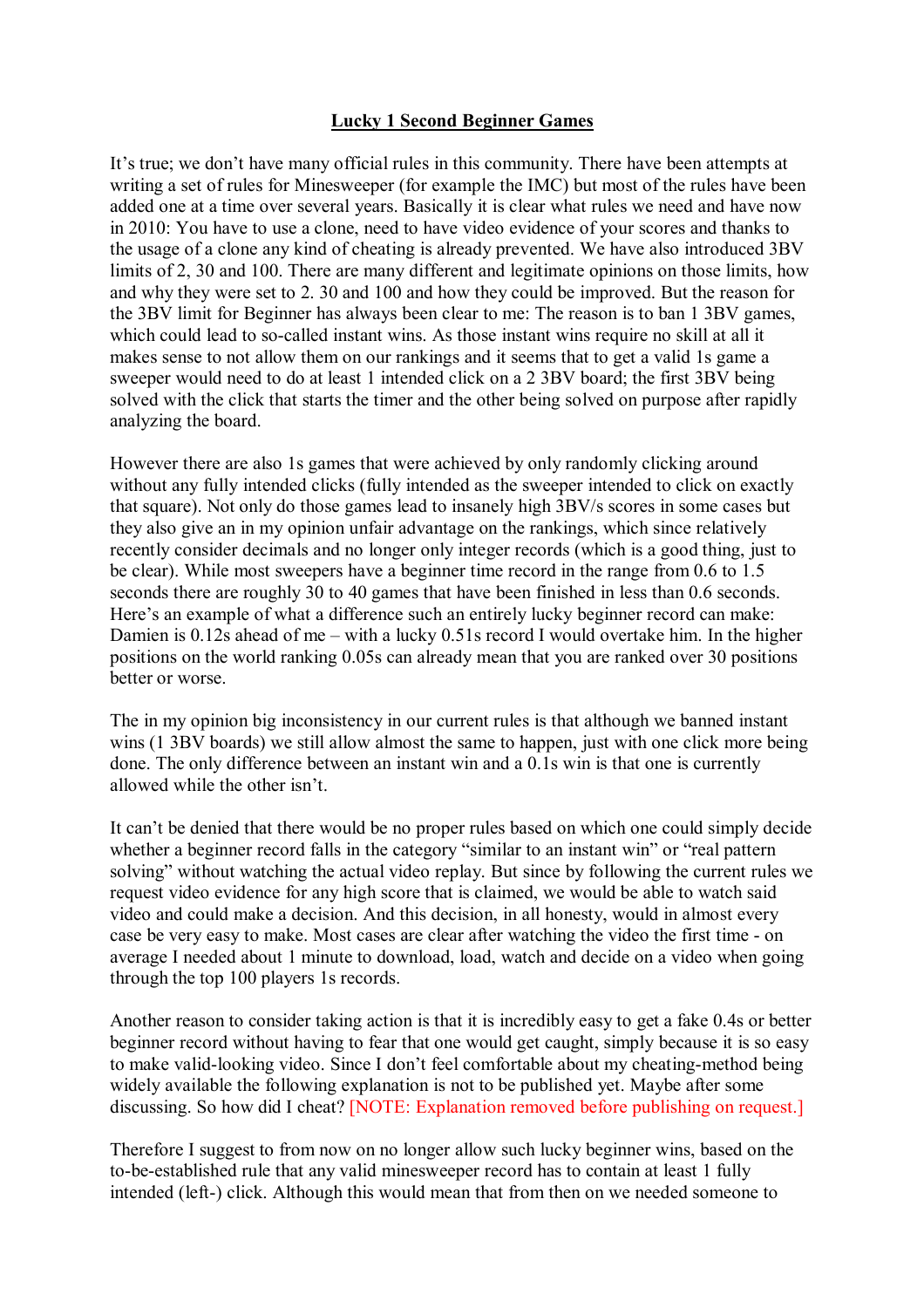decide on 1s beginner records I already pointed out that this wouldn't take much time and could be done for example by Damien or a couple of other sweepers in who the community trusts. Alternatives would be to re-allow instant wins, get rid off beginner level or count instant and lucky wins as 1.00s RT. All are not very favourable options.

The following is a list of all beginner records of 1s games I was able to watch. The fastest game I consider non-lucky is 0.31s, the slowest lucky 1s game is 0.95s.17 of 76 watched games were lucky. 15 of them are among the fastest 17 games. Another 12 games as fast as or faster than 0.50s I could not watch but the list below suggests that most of them should be lucky as well.

| 0.10                       |                                        |  | <b>Tam Minh Bui</b> | $(2006 - 05 - 03)$ | USA, AZ               |  |  |  |  |
|----------------------------|----------------------------------------|--|---------------------|--------------------|-----------------------|--|--|--|--|
|                            | 2 clicks on 2 adjacent squares – lucky |  |                     |                    |                       |  |  |  |  |
| 0.13                       |                                        |  | Alexey Chernikov    | $(2005 - 00 - 00)$ | Russia, Central       |  |  |  |  |
| 2 initial clicks $-$ lucky |                                        |  |                     |                    |                       |  |  |  |  |
| 0.15                       |                                        |  | Grigoriy Efimov     | $(2005-09-12)$     | Russia, Urals         |  |  |  |  |
| 2 initial clicks $-$ lucky |                                        |  |                     |                    |                       |  |  |  |  |
| 0.15                       |                                        |  | Arsen Balishyan     | $(2004 - 01 - 01)$ | Russia, Central       |  |  |  |  |
| 2 initial clicks - lucky   |                                        |  |                     |                    |                       |  |  |  |  |
| 0.16                       |                                        |  | Aryeh Draeger       | $(2005 - 11 - 04)$ | USA, CT               |  |  |  |  |
| 2 initial clicks $-$ lucky |                                        |  |                     |                    |                       |  |  |  |  |
| 0.19                       |                                        |  | Robert Farnik       | $(2006 - 01 - 16)$ | <b>Czech Republic</b> |  |  |  |  |
| 2 initial clicks $-$ lucky |                                        |  |                     |                    |                       |  |  |  |  |
| 0.26                       |                                        |  | MX Oleg Zaytsev     | $(2009 - 10 - 19)$ | Ukraine               |  |  |  |  |
| 2 initial clicks $-$ lucky |                                        |  |                     |                    |                       |  |  |  |  |
| 0.26                       |                                        |  | Kamil Muranski      | (2009-03-26)       | Poland                |  |  |  |  |

Difficult to judge, because player is known to be fast. Since in total 4 clicks are done, game is very likely to be lucky.

**0.31 Mai Wei Jian** (2007-03-15) **China, Guangdong**

Non-lucky as 2nd and 3rd 3BV are in a mine-dense area and cursor is moved there on purpose.

**0.32 Thomas White** (2009-09-03) **UK, England**

4 initial clicks. Can be concluded from mouse path – lucky

8 lucky, 1 non-lucky, 1 very likely to be lucky

| 0.34                                          |             | Pierre-Louis Cuny      | $(2006 - 07 - 17)$ | France, Île-de-France        |  |  |  |  |
|-----------------------------------------------|-------------|------------------------|--------------------|------------------------------|--|--|--|--|
| 3 initial clicks and round mouse path – lucky |             |                        |                    |                              |  |  |  |  |
| 0.34                                          | <b>Cold</b> | <b>Stephan Bechtel</b> | $(2004 - 00 - 00)$ | Germany, Bayern              |  |  |  |  |
| Only initial clicks – lucky                   |             |                        |                    |                              |  |  |  |  |
| 0.40                                          |             | <b>Lars Mohrmann</b>   | $(2007 - 02 - 01)$ | Germany, Nordrhein-Westfalen |  |  |  |  |
| Round mousepath plus 3 initial clicks – lucky |             |                        |                    |                              |  |  |  |  |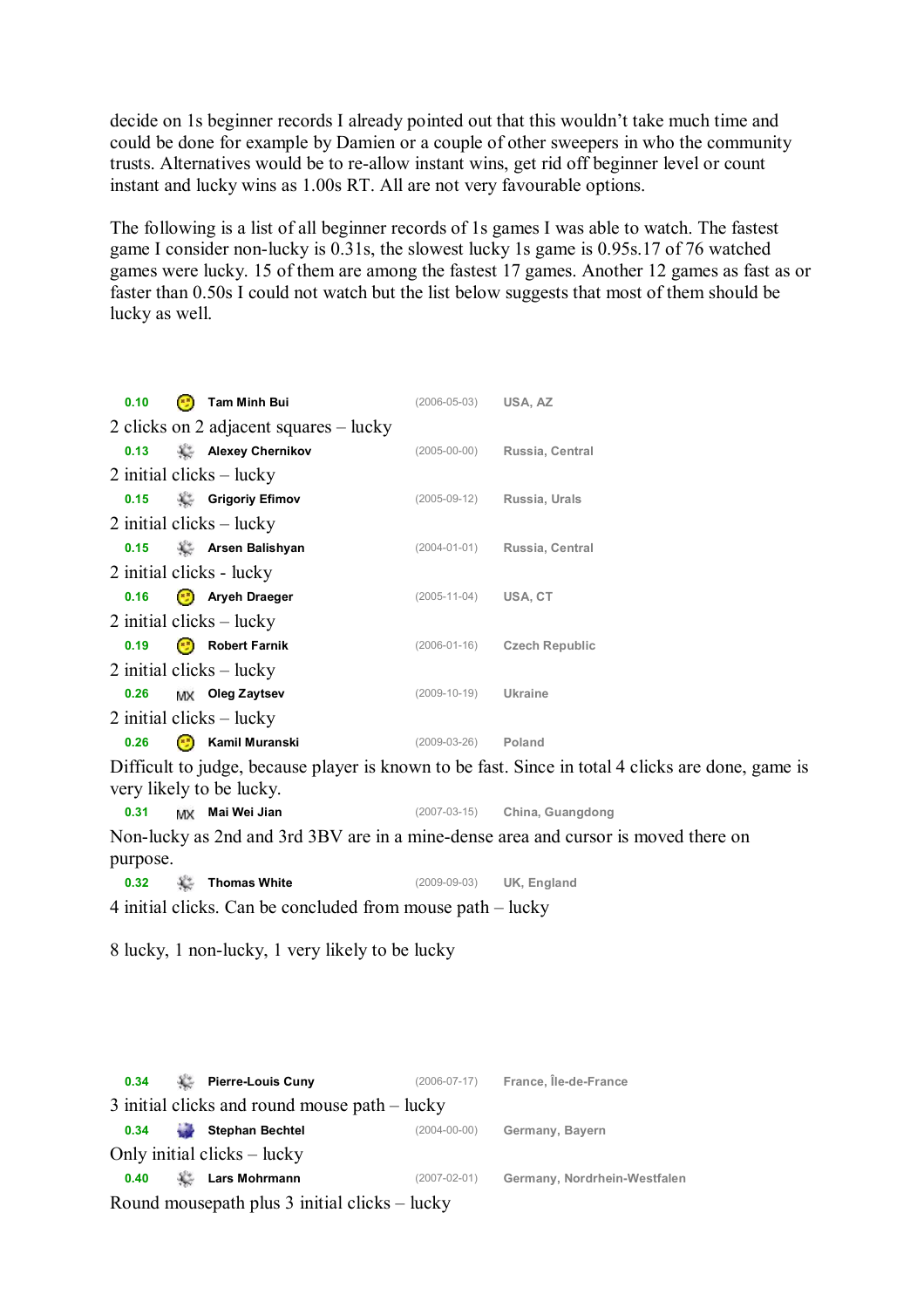**0.56 Maksim Bashov** (2008-04-16) **Russia, Central** Clear reaction after 2 initial clicks – non-lucky **0.56 Vincenzo Tione** (2008-03-03) **Italy** 5 initial clicks of which the last 2 hit the openings – lucky **0.56 Richard Beckerman** (2007-12-09) **USA, NY** Only initial clicks – lucky **0.58 Aristeidis Kokkidis** (2009-03-21) **Greece** Last of 4 clicks hits the opening, although location of each click is intended none of them are based on pattern-recognition – lucky **0.59 Victor Suglobov** (2010-07-22) **Russia** First 3 are initial clicks, but mouse path shows a small loop before the 4th click – non-lucky **0.59 Vladimir Orlov** (2005-03-06) **Russia, Volga** Player reacts to pattern – non-lucky **0.60 Ian Fraser** (2006-10-29) **UK, England** Player reacts to pattern – non-lucky 6 lucky, 4 non-lucky **0.60 Daniel Brim** (2006-04-14) **USA, CA** Player reacts to pattern – non-lucky **0.61 Dayan Marchezi** (2009-12-06) **Brazil** 2 bends in mouse path -> player reacts to patterns – non-lucky **0.62 Ryan Pratt** (2006-07-10) **USA, UT** 2 bends in mouse path -> player reacts to patterns – non-lucky **0.62 Dmitriy Sukhomlynov** (2006-03-06) **Ukraine** Last 2 clicks are left clicks on 2 adjacent squares; wouldn't be possible to do if it were initial clicks – non-lucky **0.64 Fritz Löhr** (2008-10-26) **Germany, Bayern** 5 random clicks, very easy to see – lucky **0.67 Damien Moore** (2005-04-01) **Canada, BC** Mousepath reveals game to be non-lucky **0.68 Jon Simonsen** (2008-12-06) **Norway** Clear reaction after initial mouse movements – non-lucky **0.68 Edouard Cornet** (2004-11-21) **France** Player moves straightforward to last square – non-lucky **0.70 Nicolas Senger** (2005-03-26) **France** Mousepath reveals game to be non-lucky **0.71 Gabriel de Tarragon** (2004-10-19) **France** Could be lucky but would be very unlikely. Player has enough time to react to pattern and mouse seemed to be under control – non-lucky 1 lucky, 9 non-lucky

**0.73 Alexander Evstigneev** (2005-12-13) **Russia, Central** Mouse path – non-lucky **0.75 Alex Niswander** (2008-08-10) **USA, IL** Reaction to pattern – non-lucky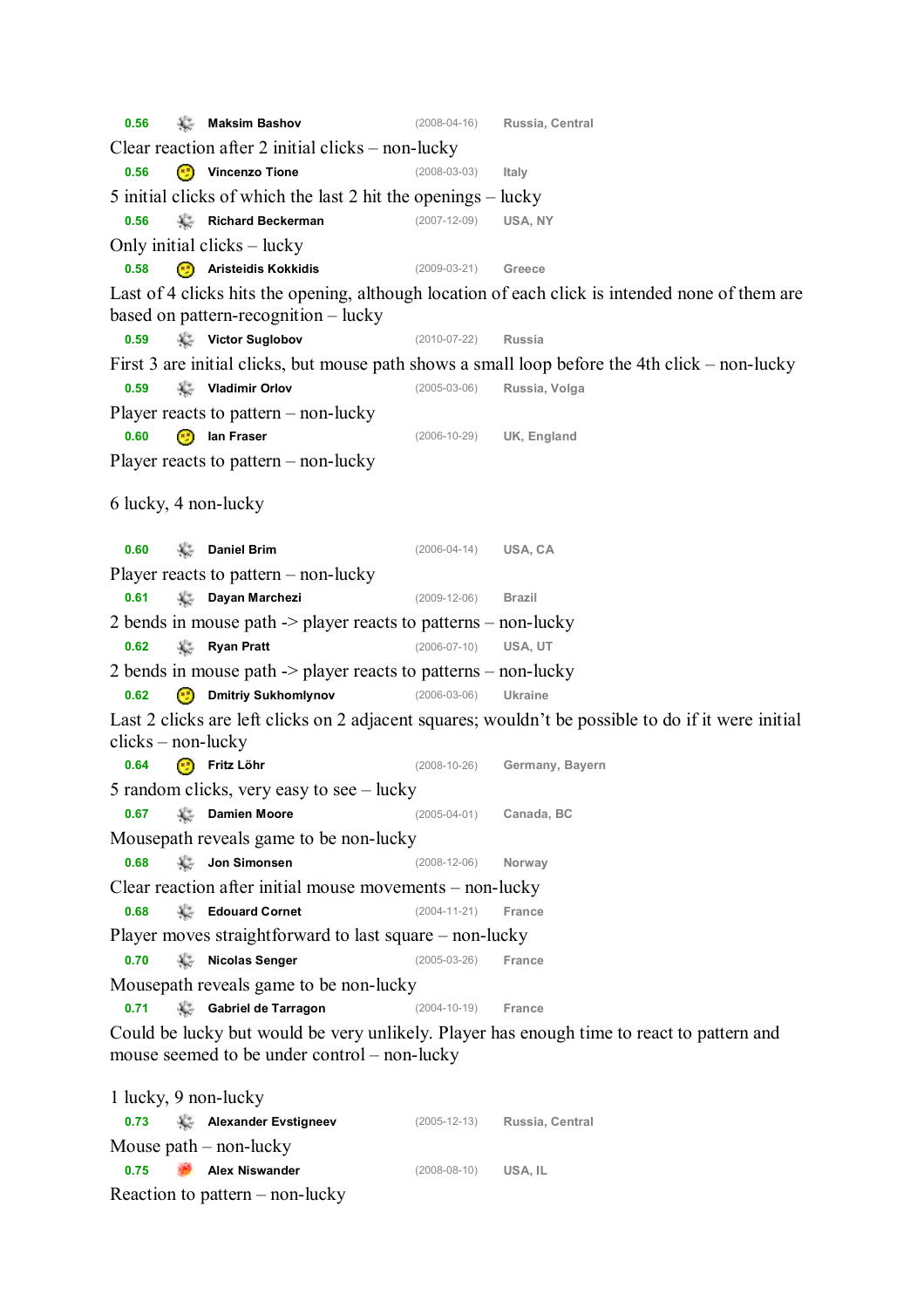**0.76 Tomi Saleva** (2010-06-16) **Finland** 2 squares are open after 0.2s. mousepath suggests non-lucky. Whole video looks a bit weird. **0.78 Jan Parucka** (2008-10-12) **Czech Republic** Reaction to pattern – non-lucky **0.78 Kyle Barry** (2007-07-06) **USA, CT** Reaction to pattern – non-lucky **0.78 Greg McKay** (2006-05-00) **UK, England** Reaction to pattern – non-lucky **0.78 Nicolas Durussel** (2005-06-12) **Switzerland** Reaction to pattern – non-lucky **0.78 Florent Calosso** (2004-12-12) **France, Midi-Pyrénées** Reaction to pattern – non-lucky **0.79 Audun Sektnan** (2007-06-21) **Norway** Actually must recognize pattern to solve – non-lucky **0.80 Ramil Gafiyatov** (2009-11-13) **Russia, Volga** Solves pattern – non-lucky 10 non-lucky **0.81 Arvo Leinsoo** (2010-12-16) **Russia, Central** Mousepath – non-lucky **0.81 Pavel Mishin** (2010-05-28) **Russia, Central** Solves pattern – non-lucky **0.83 Daniel Steinmeyer** (2007-09-30) **Germany, Niedersachsen** Solves pattern – non-lucky **0.84 Elmar Zimmermann** (2009-08-12) **Germany, Niedersachsen** Reacts to pattern – non-lucky **0.85 Dennis Meng** (2009-09-02) **USA, PA** Mousepath – non-lucky **0.85 Marko Leljak** (2006-01-20) **Croatia** Reacts to pattern – non-lucky **0.85 Jan Dubois** (2004-11-02) **Switzerland** Solves pattern – non-lucky **0.86 Kyle Frederic** (2007-05-26) **USA, LA** Last click is made on purpose – non-lucky **0.86 Rodrigo Camargo** (2004-12-06) **Brazil** Last click is made on purpose – non-lucky **0.87 Himanshu Jain** (2008-02-08) **India, Delhi**

It's actually alain rousseau's video! Either Damien uploaded the wrong video or we have a cheater here!

9 non-lucky, 1 VERY WEIRD INCIDENT

**0.87 Alexander Gopin** (2007-06-10) **Russia, Central** Mousepath – non-lucky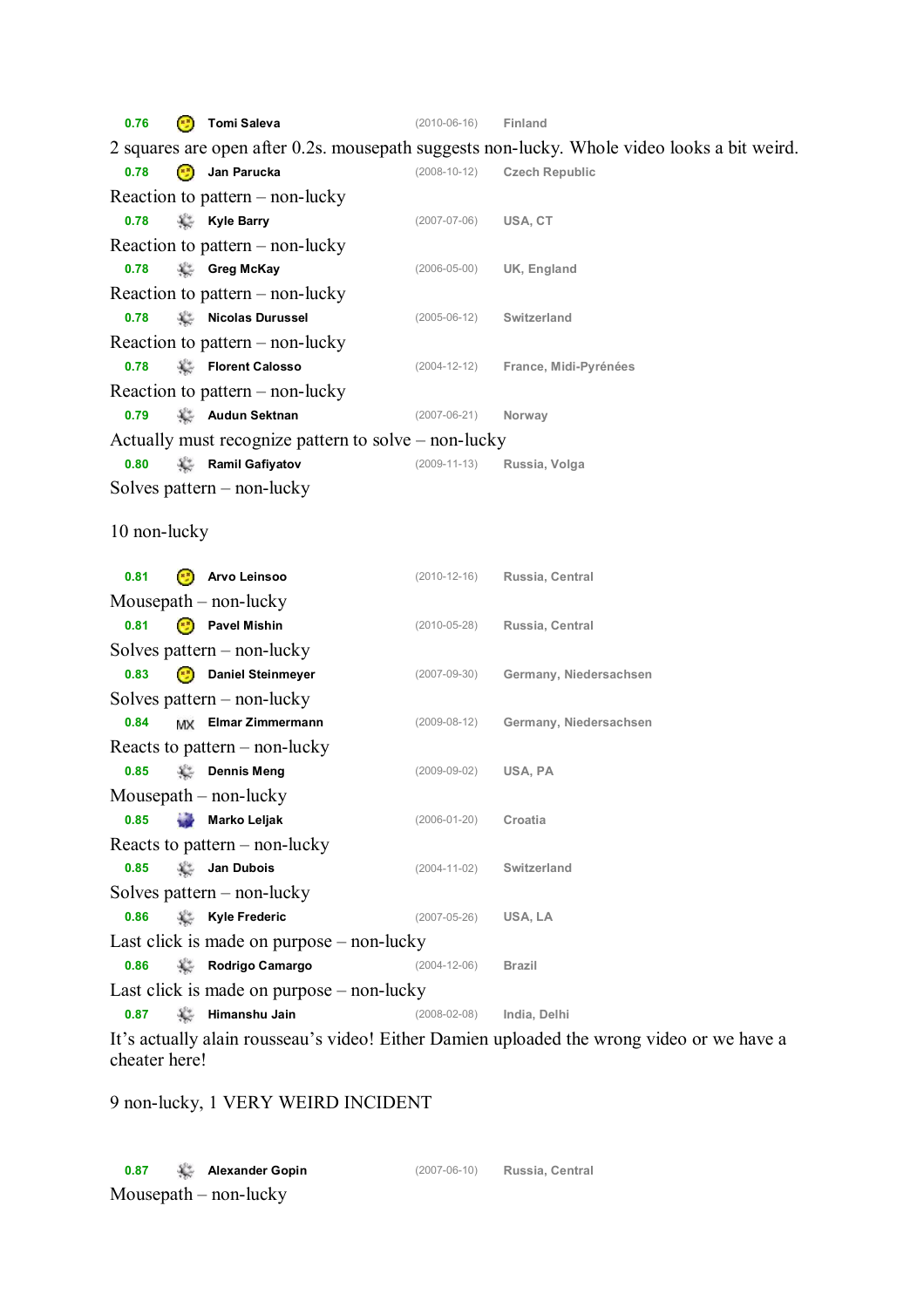**0.87 Andreas Fuchs** (2006-06-21) **Switzerland** Mousepath – non-lucky **0.87 Alain Rousseau** (2005-03-27) **France** Last click is made in the hope to get an opening right there, intends to click there – non-lucky **0.87 Roman Gammel** (2004-06-09) **Russia, Central** Last 2 clicks were made on purpose – non-lucky **0.88 Stanislovas Vinicenka** (2009-10-15) **Lithuania** Last click is made on purpose – non-lucky **0.88 Derik Pearson** (2008-10-13) **USA, MN** Uses 1 flag and chording – non-lucky **0.88 Stefan Lowe** (2007-04-00) **USA, FL** Last click is made on purpose – non-lucky **0.88 Fernando Cobacho** (2005-03-28) **Spain** Pause after 1st click to look for other squares to solve – non-lucky **0.90 Manuel Heider** (2009-12-04) **Germany, Baden-Württemberg**  Solves pattern – non-lucky **0.90 Evgeniy Semyonushkin** (2006-09-15) **Russia, Northwestern** Slows down before last click – non-lucky 10 non-lucky **0.90 Philippe Roux** (2004-12-12) **France** Searches for last square – non-lucky **0.91 Konstantin Forofontov** (2009-09-03) **Russia, Central** Mousepath – non-lucky **0.92 Reid Sinclair** (2008-12-28) **USA, FL** Mousepath – non-lucky **0.92 Grégoire Duffez** (2004-12-05) **France** Mousepath – non-lucky **0.93 Gonçalo Dos Santos** (2009-01-23) **Portugal** Solves last square on purpose – non-lucky **0.93 Ko Yeong-Ju** (2008-11-04) **Korea (South)** Solves last 2 squares on purpose – non-lucky **0.93 Oliver Scheer** (2007-08-13) **Germany, Berlin** Solves last 2 squares on purpose – non-lucky **0.93 Gero Wälz** (2004-12-15) **Germany, Bayern** Mousepath – non-lucky **0.93 Lukasz Malinowski** (2004-07-23) **Poland**

Solves last square on purpose – non-lucky

**0.94 Alexander Brown** (2010-10-21) **UK, England**

10 non-lucky

Mousepath – non-lucky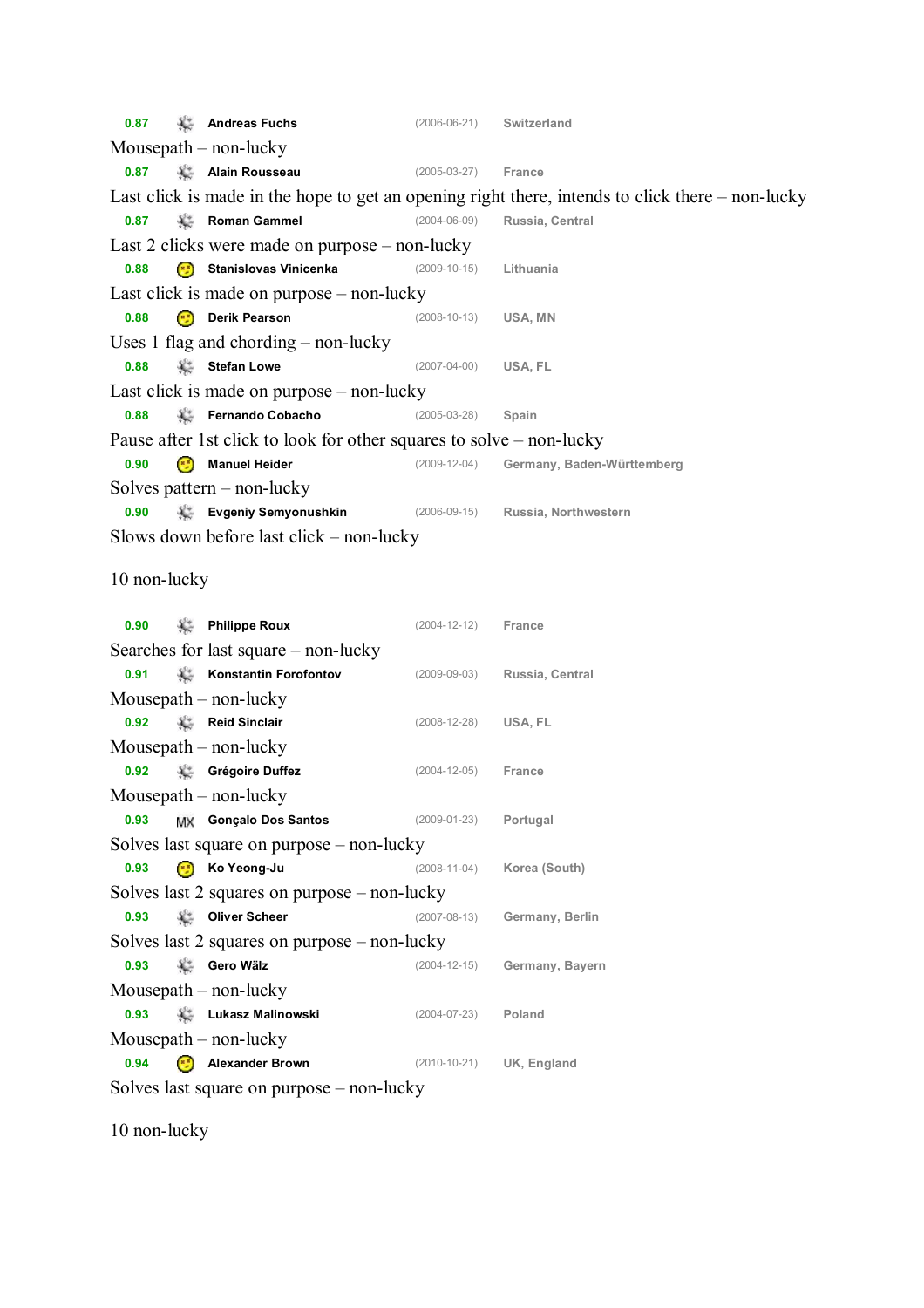**0.94 Robert Royals** (2009-12-07) **UK** Solves last square on purpose – non-lucky **0.95 Jonathan Ho** (2010-07-20) **Australia** Solves last 2 squares on purpose – non-lucky **0.95 Eerik Swann** (2007-12-06) **USA, FL** Solves last square on purpose – non-lucky **0.95 Tibor Perpenti** (2007-10-20) **Italy** Uses flag – non-lucky **0.95 Nikita Nikiforov** (2006-07-31) **Russia, Urals** Makes many clicks but mousepath doesn't any reaction to board – lucky **0.95 Louis Nadeau** (2005-09-17) **Canada, Que** Solves last 2 squares on purpose – non-lucky **0.95 Chad Gilbert** (2005-07-08) **Canada, NS** Solves last square on purpose – non-lucky **0.96 Peter Asalkhanov** (2009-12-06) **Russia, Siberian** Solves last 2 squares on purpose – non-lucky **0.96 Bertie Seyffert** (2009-04-26) **South Africa** Searches for last square – non-lucky **0.96 Ronny De Winter** (2009-04-05) **Netherlands** Several fully intended clicks – non-lucky 1 lucky, 9 non-lucky **0.96 Eirik Albrigtsen** (2006-11-27) **Norway** Solves last 2 squares on purpose – non-lucky **0.97 Janis Millers** (2009-09-20) **Sweden** Solves last 2 squares on purpose – non-lucky **0.98 Vadim Muntyan** (2010-03-19) **Ukraine** Solves last 2 squares on purpose – non-lucky **0.98 Andrew McCauley** (2007-02-06) **Australia, SA** Solves last 2 squares on purpose – non-lucky **0.98 Charles Jacquet** (2005-03-27) **France** Solves last square on purpose – non-lucky **0.99 Nakagiri Yuuki** (2009-10-19) **Japan** Makes last click on purpose – non-lucky **0.99 Roland Seibt** (2004-06-03) **Germany, Hessen** Solves last 2 squares on purpose – non-lucky

7 non-lucky

In total:

Lucky 17 Non-lucky 69 Weird incident 1